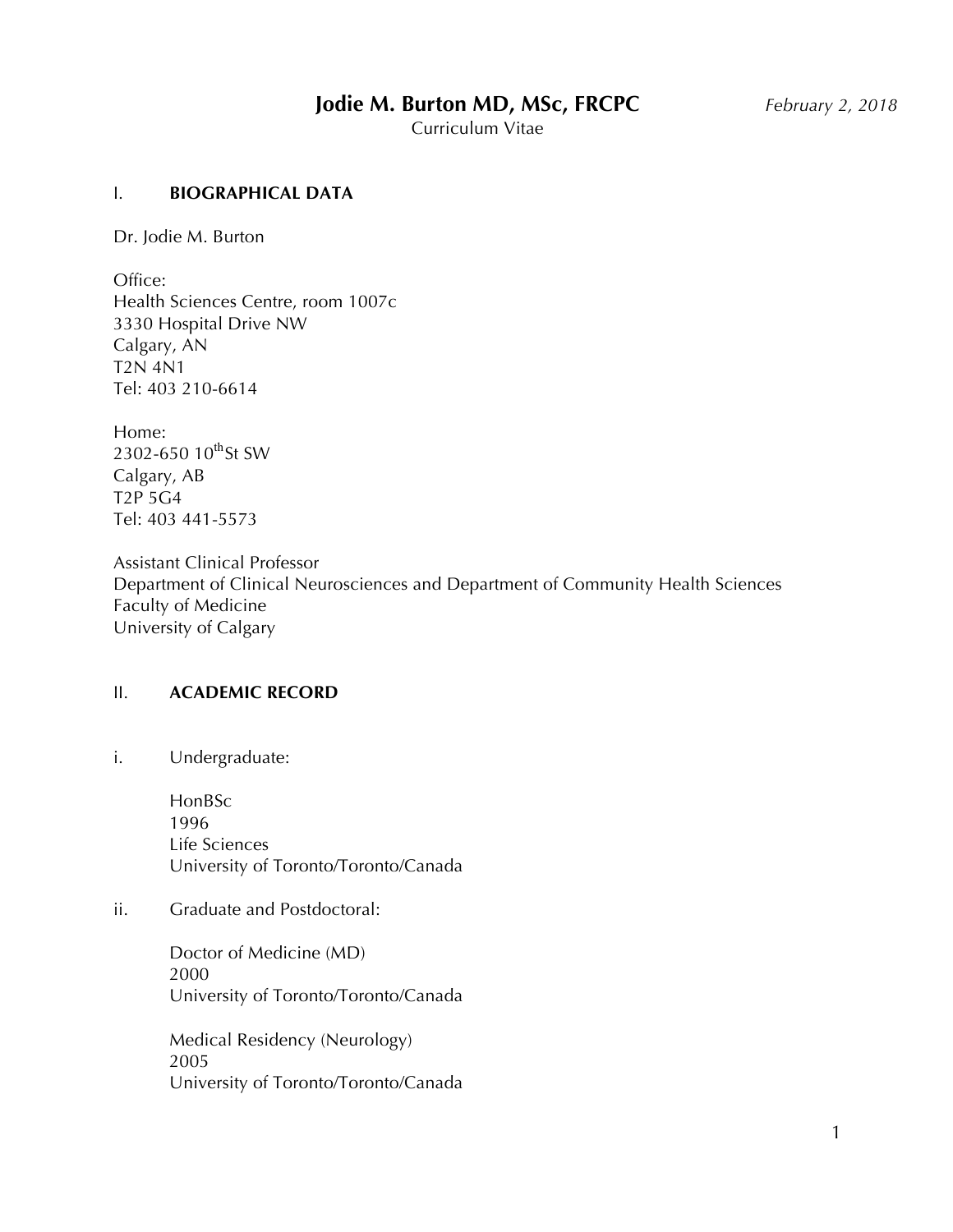Fellowship 2005-2007 Multiple Sclerosis University of Toronto/Toronto/Canada

Masters of Science (MSc) 2008 Clinical Epidemiology University of Toronto/Toronto/Canada

iii. Licensure, Certification and Boards (e.g. FRCPC):

Independent License/Full Member, College of Physicians and Surgeons of Alberta 2009

Fellow/Full Member, Royal College of Physicians and Surgeons of Canada 2007

Independent License/Full Member, College of Physicians and Surgeons of Ontario 2005

Licentiate, Medical Council of Canada 2001

# III. **AWARDS AND DISTINCTIONS**

2014-2015 Neurology AARP Merit Award, Division of Neurology, Alberta Health Services

2013-2014 Distinguished Reviewer of the Year, Canadian Journal of Neurological Sciences

2013-2014 endMS Graduate Student Support Grant for MSc candidate R. Klein for study "The Influence of Menstrual History on MS" (\$13,500)

2012 Blue Ribbon Poster Prize for "The Role of Vitamin D Status in Optic Neuritis Recovery", The North-American Neuro-Ophthalmology Society Annual Meeting, North American Neuro-Ophthalmology Society

2012-2013 endMS Graduate Student Support Grant for MSc candidate J. Trufyn for study "The Role of Reproductive Hormones and Oral Contraception in Optic Neuritis ("ROC-ON") (\$13,500)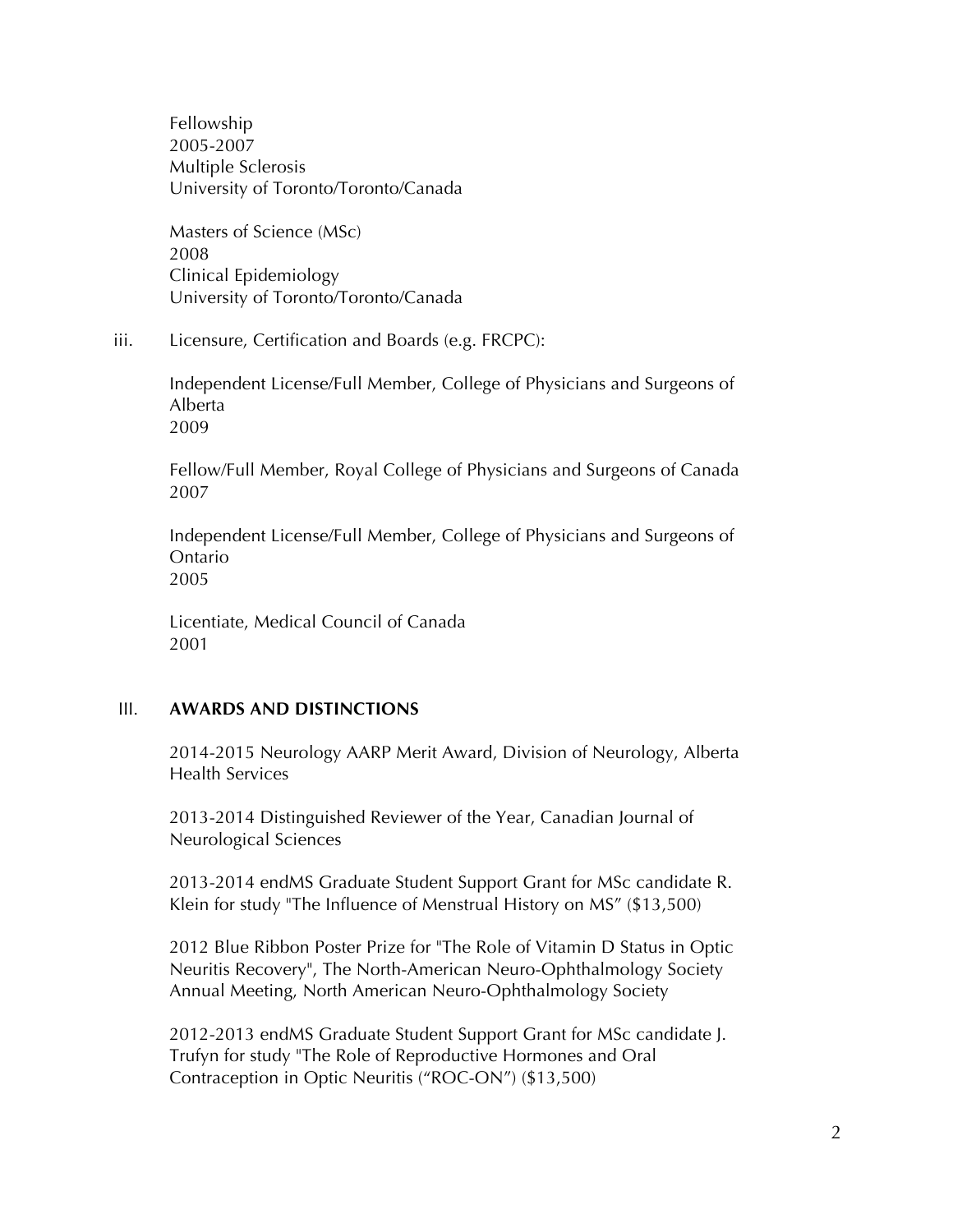2010 Charcot Young Investigator of 2010 Award, European Charcot Foundation (€5,000)

2006-2007 John Wherret Fellowship Presentation Award, University of Toronto

1999-2001 Walter F. Watkins Scholarship, Doctor of Medicine Program, University of Toronto

1996 Armando and Nicola Pavone Outstanding Achievement, Faculty of Medicine, University of Toronto

1996 Burton Scholarship (no relation), University of Toronto

1993-1996 Dr. J.A. and Connie Dickson Scholarship, University of Toronto

1992-1996 Canada Scholar, Government of Canada

1992-1996 Arthur Cohen Scholarship, University of Toronto

1995 David Ketchum Memorial Scholarship, University of Toronto

1993 Ann Shepard Memorial Scholarship in Biology, University of Toronto

1992 Ontario Scholar, Ontario Ministry of Education

#### **IV**. **ACADEMIC APPOINTMENTS**

2010 Assistant Clinical Professor, Community Health Sciences, University of Calgary

2010 Full Member, Hotchkiss Brain Institute, University of Calgary

2009 Assistant Clinical Professor, Clinical Neurosciences, University of Calgary

2007-2009 Lecturer/Staff Neurologist, Division of Neurology, University of Toronto

#### **V**. **EDUCATIONAL ACTIVITIES**

#### i. Undergraduate

2009, 2016-2017 Small group lead, Course V (Neurosciences) Cumming School of Medicine, University of Calgary (total 12 hours)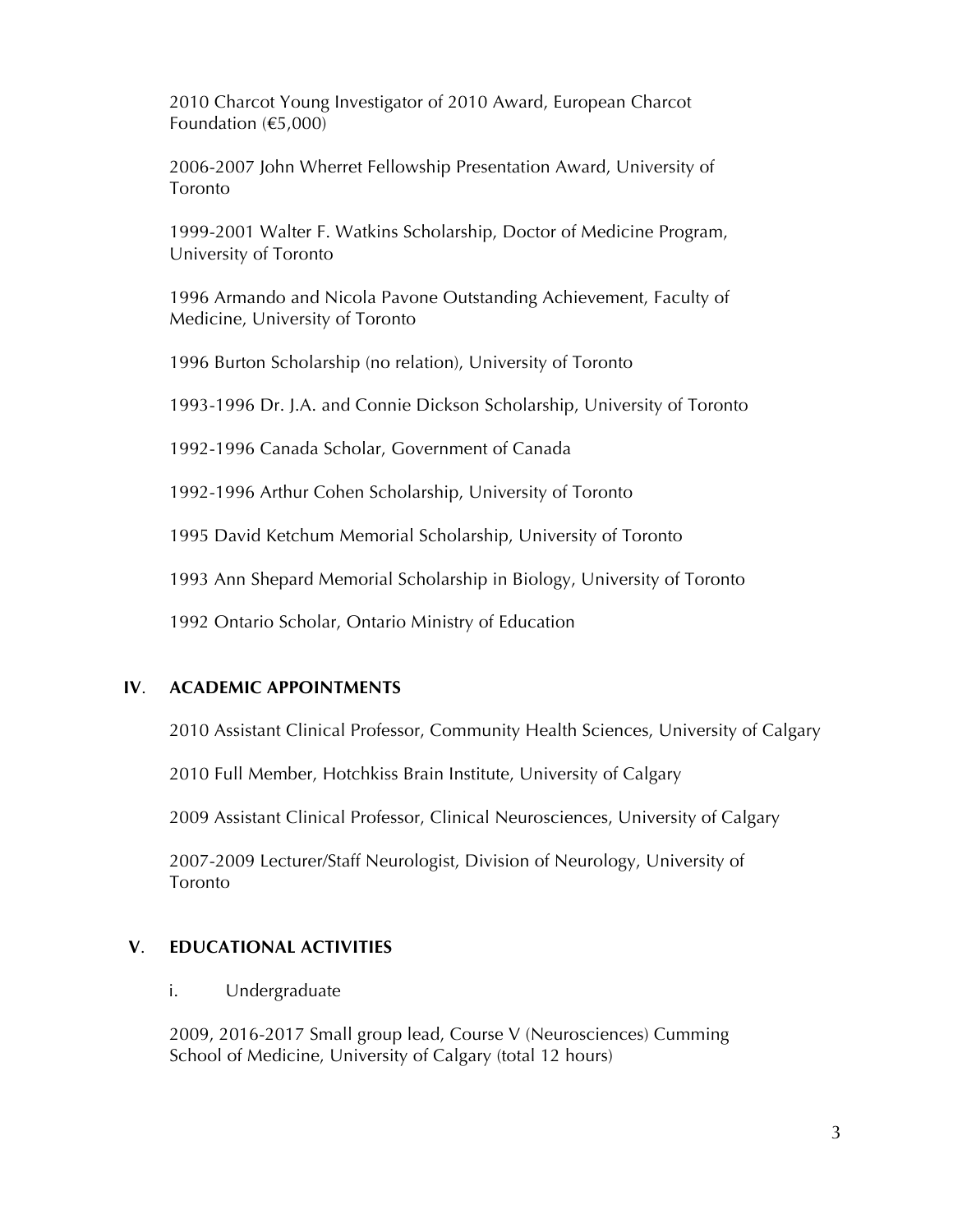2013 Reviewer/Panel Member, Health Science Inquiry Competition/Annals of Internal Medicine Review Panel. Member of review panel for student competition for papers on Mental Health and Neurological Disorders. Submissions are reviewed for possible publication in Annals of Internal Medicine

2012-2013 Principal Supervisor University of Calgary HonBSc student Rebecca Klein "Honours Thesis and Research Communication" course, Bachelors of Science Program, University of Calgary. Her project (May 2012-May 2013) revolved around our study "The Role of Oral Contraceptives and Sex Hormones in Optic Neuritis (ROC-ON)".

2010-2012 Lecturer, Course V (Neurosciences) Annual Lecture on Multiple Sclerosis, Cumming School of Medicine, University of Calgary (total 4 hours).

2011 Principal Supervisor University of Calgary BSc student Chelsia Tung for project "The Role of Vitamin D in Optic Neuritis Recovery". Her project was supported by an endMS/MS Society of Canada Summer Studentship Award.

ii. Graduate (course and student supervision)

MSc:

2018-2020 MSc Thesis Committee Member for Natalie Tsao, University of Calgary (Supervisor Dr. Douglas Syme)

2017-2019 MSc Thesis Committee Member for Shahnewaz Hossain, Medical Sciences Graduate Program, University of Calgary (Supervisor Dr. Yuyan Zhang)

2013-2014 MSc Supervisor for Rebecca Klein, Neurosciences Graduate Program, University of Calgary for project "The Influence of Menstrual History on Multiple Sclerosis" (not completed).

2011-2013 MSc Co-Supervisor for Jessie Trufyn, Neurosciences Graduate Program, University of Calgary for project The Role of Female Hormones in Optic Neuritis" (completed).

2005-2007 MSc Co-Supervisor for Samantha Kimball, Nutritional Sciences, University of Toronto for thesis "The Therapeutic Potential of Vitamin D3 in Multiple Sclerosis" (completed).

PhD:

2010-2014 PhD Academic Advisor/Member of Supervisory Committee for Sandra Berzins, Department of Community Health Sciences, University of Calgary for thesis "Determinants of Mental Health and Well-being in MS" (completed).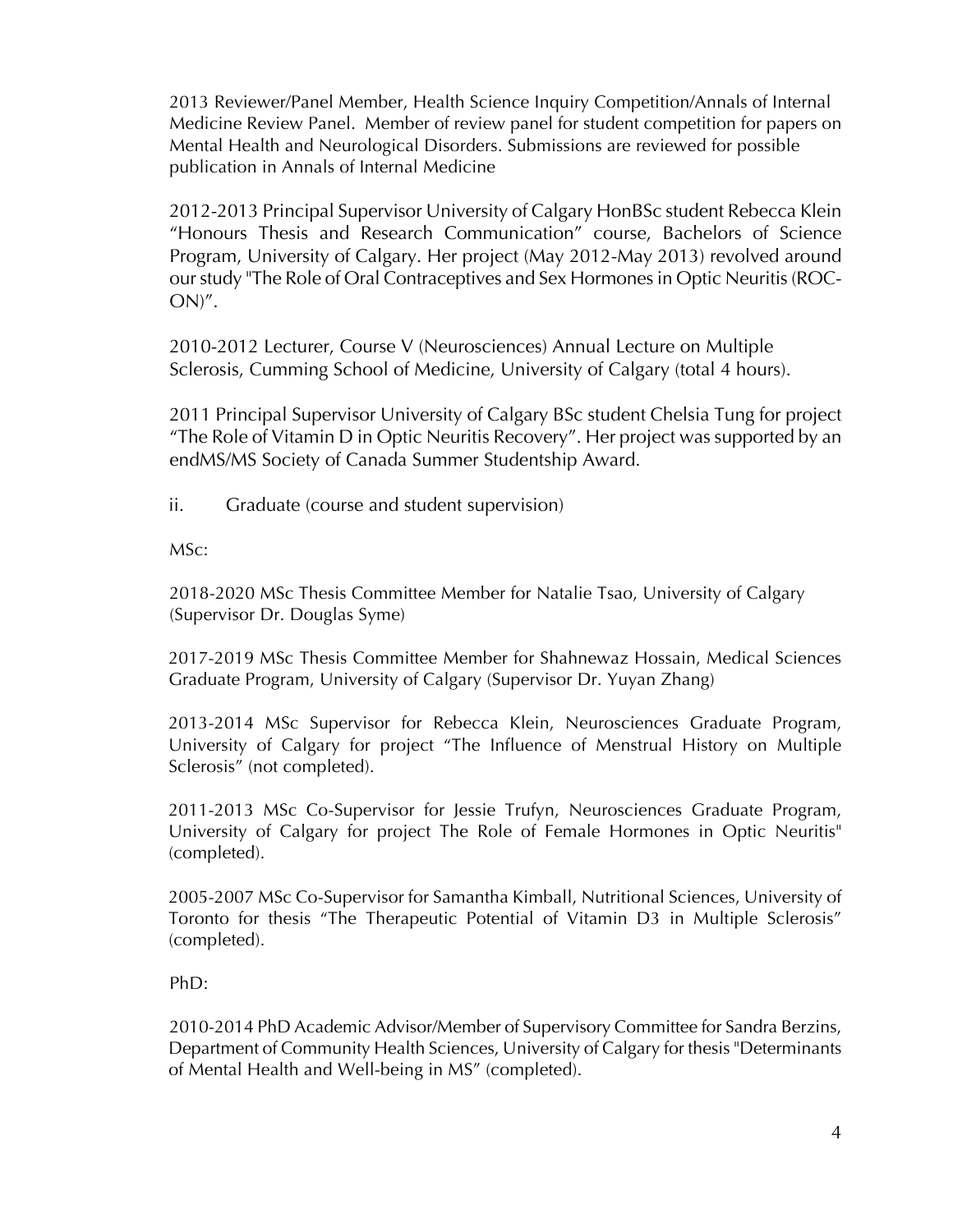2011, PhD Academic Advisor for Constantina Lafoyiannis, Department of Psychology, York University/Hospital for Sick Children for thesis "Optical Coherence Tomography as a Window to the Mind: Axonal Integrity and Cognitive Performance in Youth with Pediatric Multiple Sclerosis" (completed).

2007-2010 PhD Co-Supervisor for Kimball Samantha, Nutritional Sciences, University of Toronto for thesis "The Therapeutic Potential of Vitamin D3 in Multiple Sclerosis" (completed)

Other/Residents:

2018, 2017, 2015 Royal College MS Preparation Sessions for University of Calgary Neurology/Pediatric Neurology candidates

2009-present Co-Instructor, Resident Evidence Based Medicine Curriculum Division of Neurology, University of Calgary (10 hours/y including prep)

2010, 2015 OSCE Examiner, Senior Neurology resident OSCE examiner, University of Calgary

2011 OSCE Developer and Examiner, LAUNCH National Resident OSCE Program, LAUNCH Canadian Resident Program

iii. Postgraduate (research and clinical fellows)

2015-present Supervisor to Neurology resident Daniel Fok, Division of Neurology, University of Calgary for Quality Improvement project "Resident Perception of Current Handoff Practices and Future Directions"

# **2011-present Co-Supervisor to Neurology resident members of the M&M/Quality Assurance Committee, Division of Neurology, University of Calgary**

2013 Advisor for design and biostatistical support for resident Andrew Won H Ryu, Division of Neurosurgery, University of Calgary for his work on "PITNET (a registry and study of visual outcomes in patients with pituitary adenomas)

2013 Member, Judging Panel for graduate students submissions (5), to volume 4 of Health Science Inquiry, a publication that in May 2013 was focused on graduate student papers on Neurology and Mental Health (published through the University of Toronto).

iv. Continuing Medical Education

2016 Co-director, Western MS Literature Review, Calgary, AB

2016, 2015, Invited speaker, "Practical Issues in Switching and Escalating MS Therapeutics", MS Clinic Providers in Calgary AB, Edmonton, AB, and Saskatoon, SK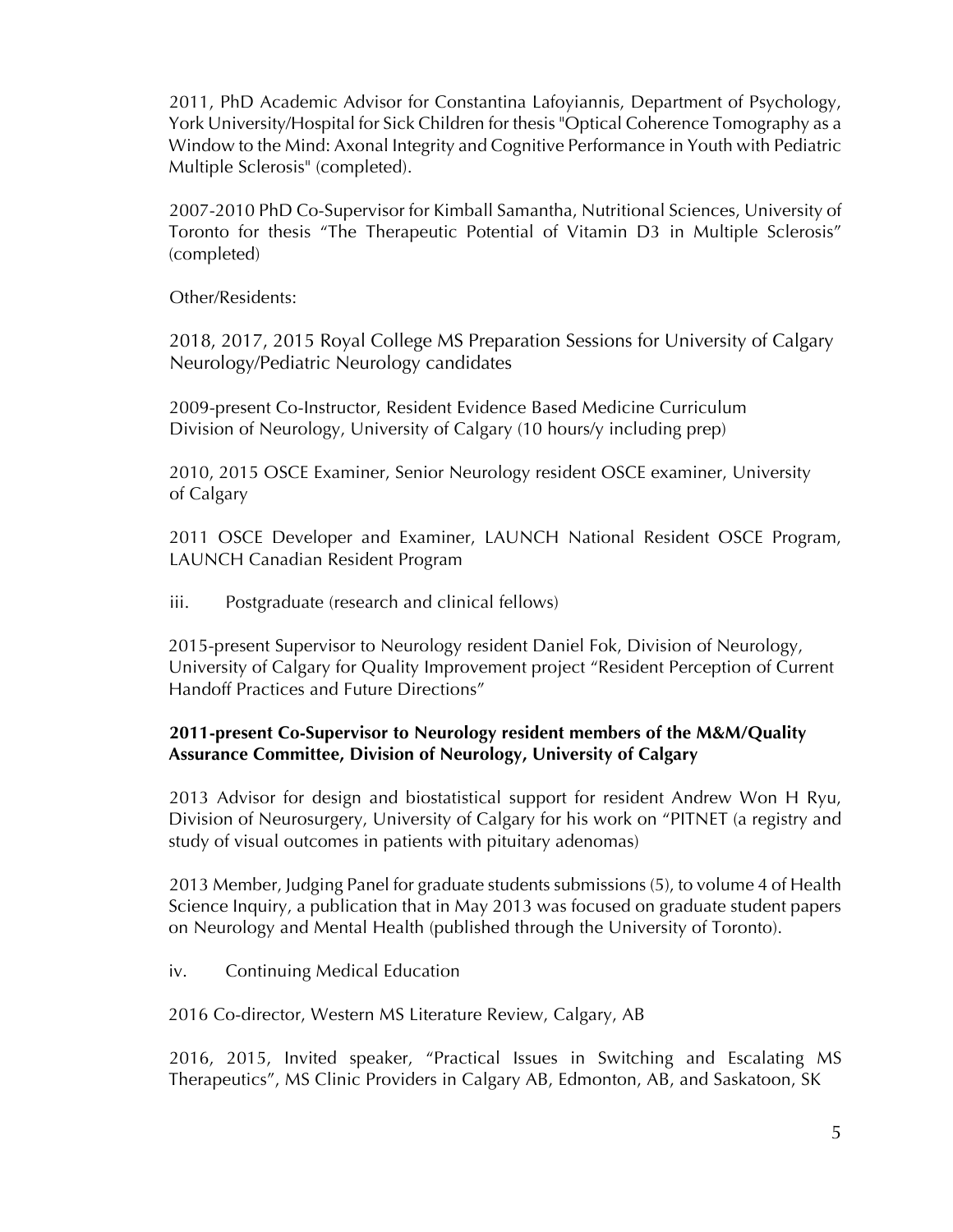2015, Invited speaker, "Practical Issues in Switching and Escalating MS Therapeutics", MS Clinic Providers, Edmonton, AB

2011 MS Update, Friday Afternoon at the Medical School, University of Calgary

2010 Emerging Therapies in MS, 27th Ann. Calgary Therapeutics Course, University of Calgary

# **VI**. **ADMINISTRATIVE RESPONSIBILITIES**

# i. Departmental

2016-present Director, MS Clinic Rounds, Division of Neurology, University of Calgary

# **2011-present Co-Lead Administrator, Quality Assurance and Morbidity and Mortality Committee, Division of Neurology, Department of Clinical Neurosciences, University of Calgary**

2010-present Inpatient Demyelinating Consult Service, Division of Neurology, University of Calgary

2010-present Urgent Neurology Clinic Triage, Division of Neurology, University of Calgary

2013-2016 Central Access General Neurology Triage, Division of Neurology, University of Calgary

ii. University

# **2014-present Co-Director, Autologous Hematopoietic Stem Cell Transplant Program for Multiple Sclerosis, University of Calgary**

iii. Regional Health Authority

**2016-present Clinical Topic Lead - Neuromyelitis Optica Clinical Knowledge and Content Management – Clinical Information Systems, Alberta Health Services**

**2014-present Co-author (with Dr. J. Storek) of guidelines for AHSCT in MS, BMT Standard Practice Manual, Alberta Health Services, http://www.albertahealthservices.ca/assets/info/hp/cancer/if-hp-cancer-guide-bmtmanual.pdf**

**2010 Development of Protocol, Guidelines and Management of the use of Cyclophosphamide in Demyelinating/MS Patients, in use across Calgary Zone and made available nationwide upon request**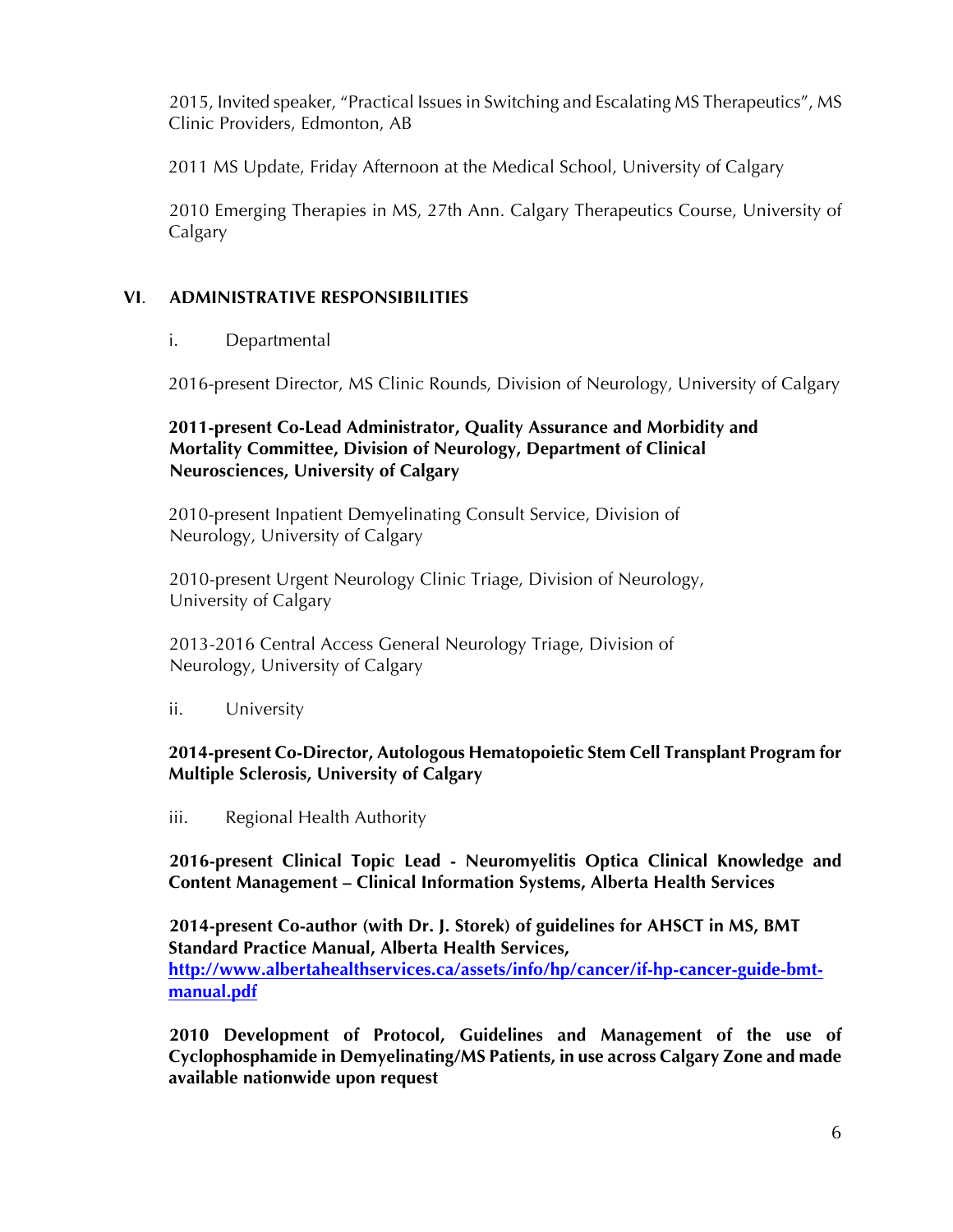#### iv. Hospital

2010-present Specialist Consultant for cyclophosphamide use/aggressive inpatient demyelinating cases

# **VII. PROFESSIONAL ACTIVITIES**

i. Membership in Professional and Learned Societies:

# **2017-2019 Vice President, Canadian Neurological Society**

2015-2017 Secretary-Treasurer, Canadian Neurological Society

2015-present Member, Fellowship Committee, Canadian Network of MS Clinics

2009-present Hotchkiss Brain Institute, University of Calgary

2009-present College of Physicians and Surgeons of Alberta

2009-present Alberta Medical Association

2005-present Fellow, College of Physicians and Surgeons of Ontario

2000-present Ontario Medical Association

ii. Professional Service

Grant panels:

2010-2012, Member, Multiple Sclerosis Society of Canada Biomedical Grant Review **Committee** 

Grant Review Services:

2015, External reviewer, Neurological Foundation of New Zealand

2014, External reviewer, Health Research Ethics Board of Alberta (HREBA)

2014, External reviewer, Irish Institute of Clinical Neuroscience

2013 Member, for Calgary Surgical Research Development Fund Review Committee. Reviewed research applications from residents within the Department of Surgery, University of Calgary.

2009, 2010, External reviewer, MS Society of Canada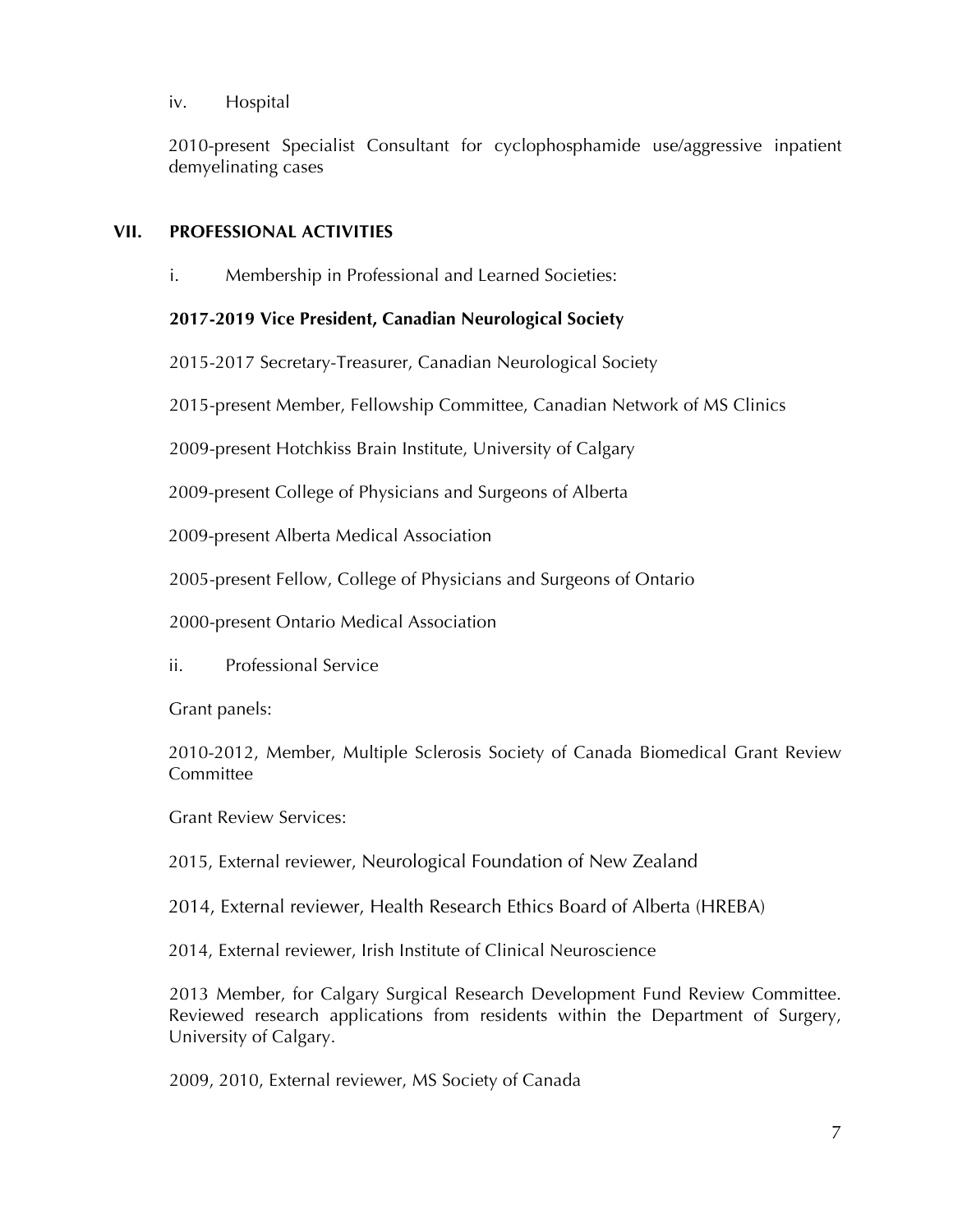Journal Reviews:

2012-present: Canadian Journal of Neurological Sciences JNS (~25), Multiple Sclerosis (13), Multiple Sclerosis and Related Diseases (18), JNNP (2), CMAJ (2), Lancet, Acta Neurological Scandanavica, Neuroscience, International Journal of Molecular Sciences

2013 Reviewer/Panel Member, Health Science Inquiry Competition/Annals of Internal Medicine Review Panel. Student competition for papers on Mental Health and Neurological Disorders. Submissions were reviewed for possible publication in Annals of Internal Medicine.

Conference Abstract Reviews:

2017 Abstract reviewer for annual American Committee for Treatment and Research in Multiple Sclerosis (ACTRIMS) meeting

2016-present Abstract reviewer for annual Canadian Neurological Society Federation Congress Meeting

Editorships:

2012-present, Editorial Board member, Canadian Journal of Neurological Sciences

National and International Committees:

2016-present Member, International Multiple Sclerosis Visual System Consortium (IMSVISUAL). An international working group for the improvement of research and education in multiple sclerosis (MS) and other neuroinflammatory disorders by advancing our understanding of the visual system in MS.

2015-present Member, Guthy Jackson Charitable Foundation for NMO Research.

2012-present Member, Vitamin D3 and Multiple Sclerosis Prevention International Working Group. A group of international experts in MS, clinical research, vitamin D biochemistry and epidemiology working towards the implementation of an international MS prevention using vitamin D and the generation of guidelines/position papers

2012-present Member, International Autologous Hematopoietic Cell Transplant in Multiple Sclerosis Trial Working Group: Meetings in Montreal, Quebec (July 2011) and Amsterdam, The Netherlands (Oct 2011) and Lyon (October 2012) of an international group of neurologists, transplant specialists and other researchers to plan an international multicentre trial of stem cell transplantation in multiple sclerosis

Conference Chair Duties:

2018 Chair, Neuroimmunology CNS Half Day, Canadian Neurological Society Federation Congress Meeting, Halifax, NS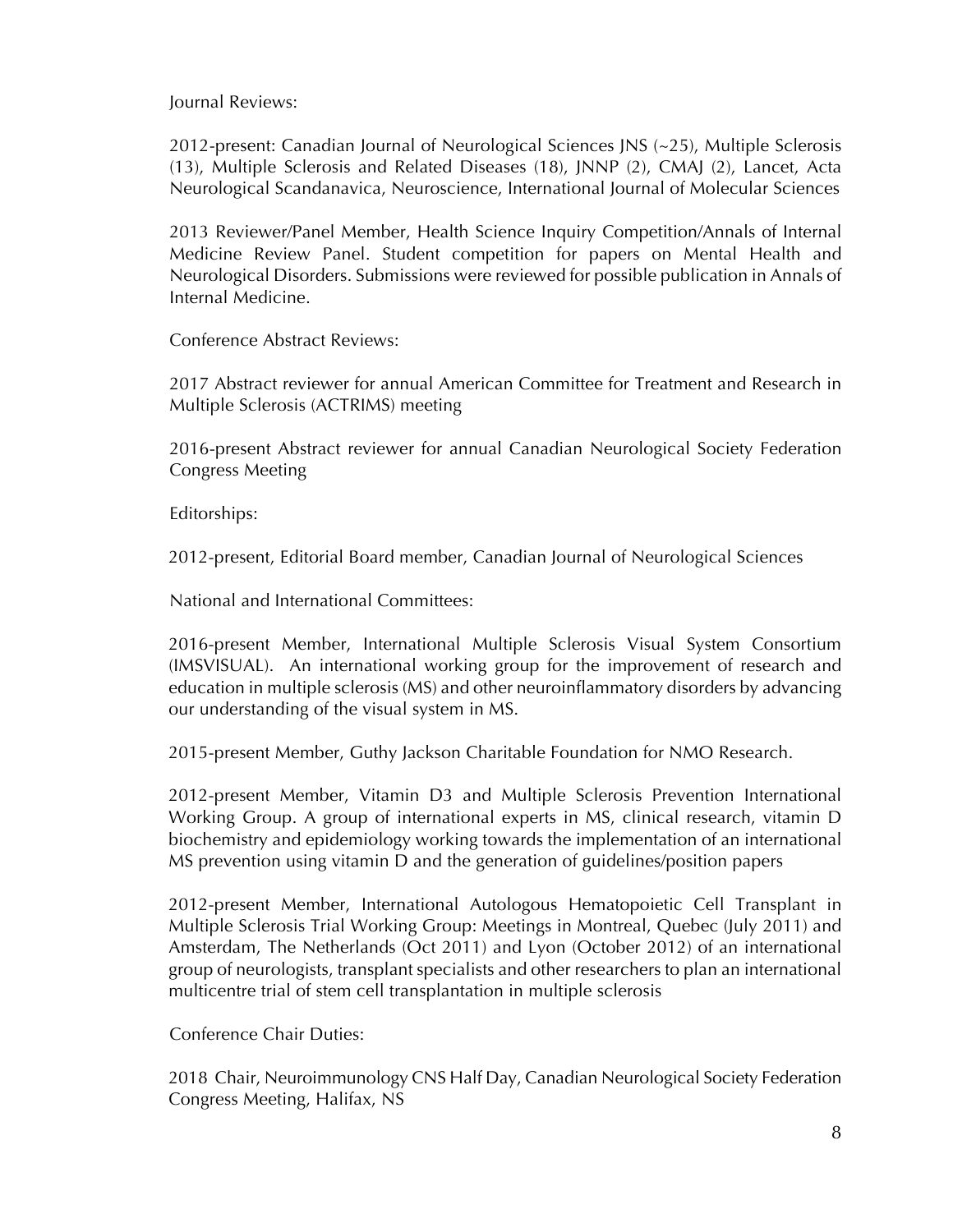2017 Co-chair, Keynote Session "Do Remyelination Therapies Provide Axonal Protection after Inflammatory Demyelination?", Alberta MS Network Retreat, Dec 2017, Banff, AB

2017 Co-chair, Session "The Diet and Multiple Sclerosis", ACTRIMS 2017, Orlando, FL.

2014, 2015 Co-chair, Multiple Sclerosis Half Day, Canadian Neurological Society Federation Congress Meeting (Banff, AB and Toronto, ON respectively)

Community/Volunteer Activities:

2013-2014 Consultant, EMD Serono/MS Village. Online forum through "MS Village" website for patient education in MS for which I would provide expert answers to patient queries monthly.

#### **VIII. RESEARCH SUPPORT (active projects have title in bold)**

**Investigating if autophagy is involved in the switch from relapsing-remitting multiple sclerosis to progressive multiple sclerosis**

Principal Investigator: Shalina Ousman

**Co-investigator: JM Burton**

Funding Source: Pilot Research Fund Program (PFUN), Hotchkiss Brain Institute, University of Calgary Application under review for 2018-2020 Amount To Be Awarded: \$20,000 CAN Funding Competitive?: Yes

# **A Phase II Trial of Vitamin D Induction in Optic Neuritis (VitaDON Treatment Trial) Principal Investigator: JM Burton**

Co-Principal Investigator: Fiona Costello Co-investigators: Bruce Pike; Gordon Fick; Nils Forkert; Yunyan Zhang; Collaborators: Alexander Klistorner; Alex Brandt; Samantha Kimball Funding Source: Multiple Sclerosis Translational Research Fund, Hotchkiss Brain Institute, University of Calgary Funding Period: 2017/4 - 2021/4 Amount Awarded: \$350,000 CAN Funding Competitive?: Yes

#### **Evaluating the neuroprotective effects of Vitamin D Induction in Optic Neuritis**

Principal Investigator: Fiona Costello **Co-Principal Investigator: JM Burton** Funding Source: Lions Sight Centre Fund Funding Period: 2015/11-2017/11 Amount Awarded: \$19,000 CAN Funding Competitive?: Yes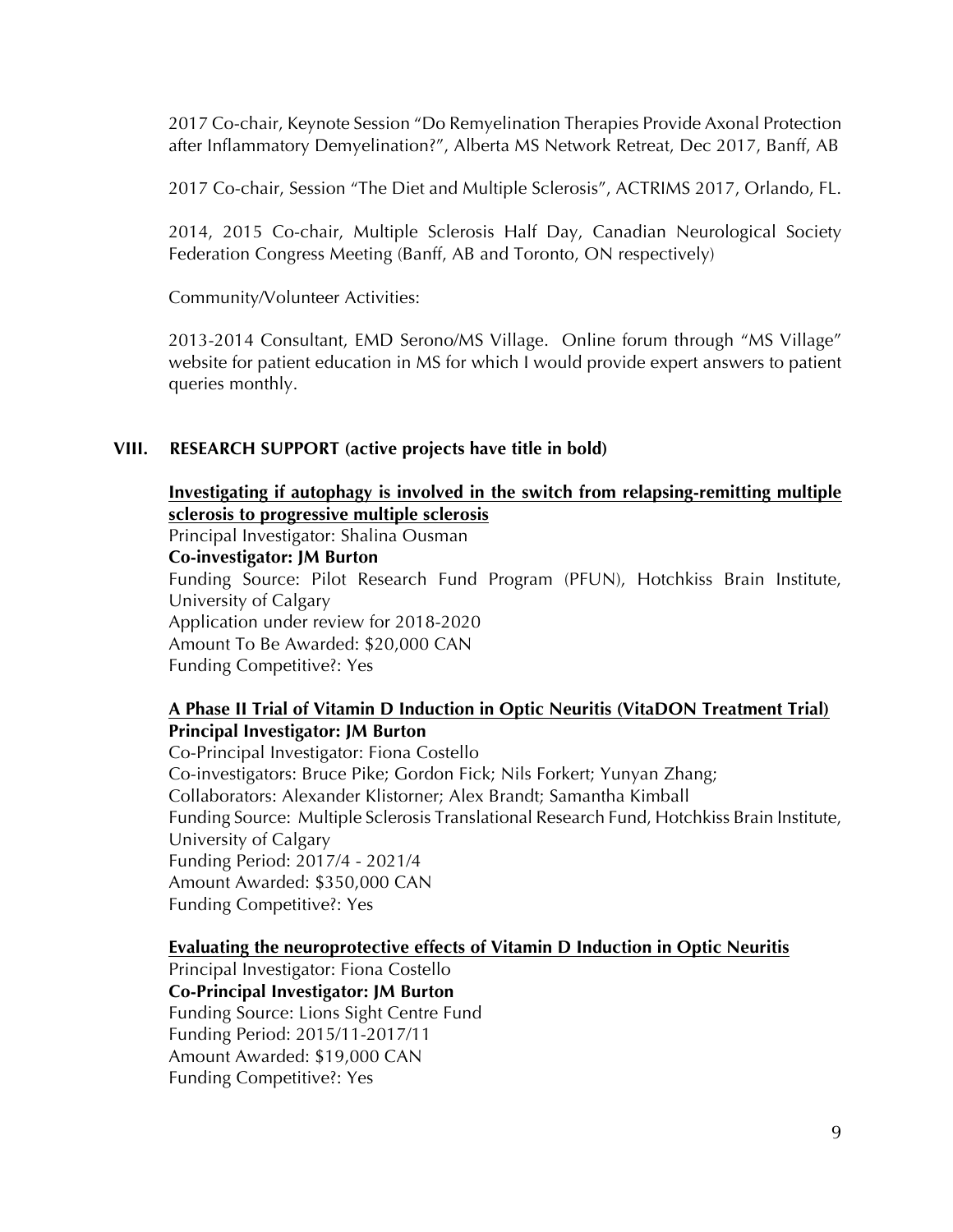Studying the Immunological Profile of Neuromyelitis Optica (NMO) Patients Undergoing Autologous Hematopoietic Stem Cell Transplant

**Principal Investigator: JM Burton** Co-applicant: Jan Storek Co-investigator: May Han Funding Source: Pilot Research Fund Program (PFUN), Hotchkiss Brain Institute, University of Calgary Funding Period: 2015/5-2016/5 Amount Awarded: \$20,000 CAN Funding Competitive?: Yes

The Influence of Menstrual History on Multiple Sclerosis

**Principal Investigator: JM Burton** Funding Sources: Alberta endMS (MS Society of Canada) Funding Period: 2013/9 - 2014/8 Amount Awarded: \$13,500 CAN Funding Competitive?: Yes

The Influence of Hormonal Contraception Use and Reproductive Hormone Levels in Women with Optic Neuritis

**Principal Investigator: JM Burton**

Co-Principal Investigator: Fiona Costello Collaborator: Gordon Fick Funding Sources: University of Calgary Seed Grant Funding Period: 2012/8 - 2013/8 Amount Awarded: \$16,091 CAN Funding Competitive?: Yes

The Role of Reproductive Hormones and Oral Contraception in Optic Neuritis (ROC-ON)

**Principal Investigator: JM Burton**

Co-Principal Investigator: Fiona Costello Funding Sources: Alberta endMS (MS Society of Canada) Funding Period: 2012/9 - 2013/8 Amount Awarded: \$13,500 CAN Funding Competitive?: Yes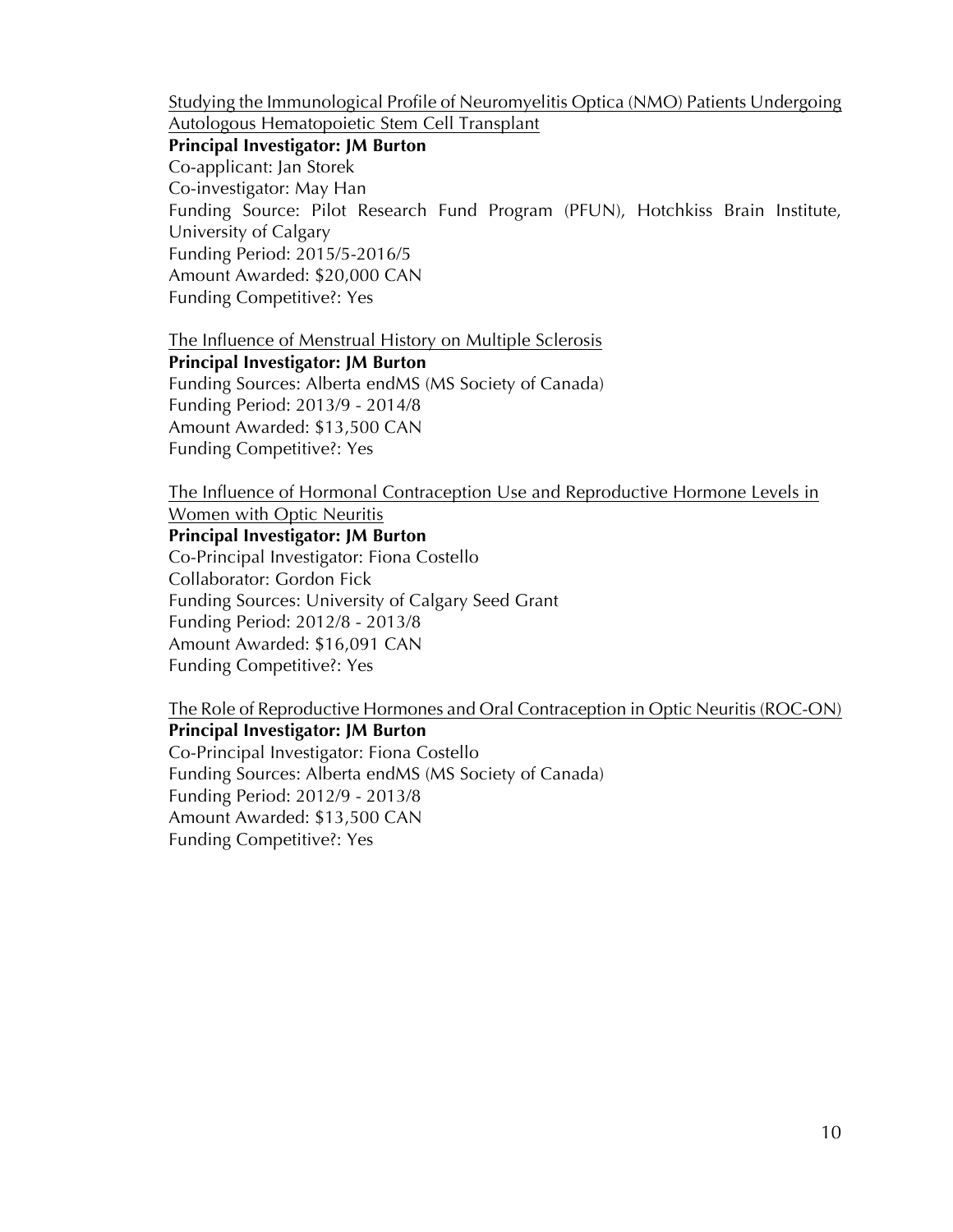Hematopoietic Stem Cell Transplant in Patients with Neuromyelitis Optica

# **Principal Investigator: JM Burton**

Co-investigators: Jan Storek, Peter Duggan, Fiona Costello, Luanne Metz

Funding Source: Internal support, MS Research Program, Foothills Medical Centre, University of Calgary

Trial Period: 2010-2015

This was a single center trial of non-ablative autologous hematopoietic stem cell transplant in patients with Neuromyelitis Optic (NMO) who have failed standard therapy. Three eligible NMO patients were treated with a non-ablative autologous hematopoietic stem cell transplant and followed for 5 years with a primary outcome of relapse-free status at year three, and secondary outcomes including overall survival, relapse rate, disability, and retinal nerve fiber layer integrity. The trial closed in 2015 due to recruitment challenges.

A Phase I/II Dose-Escalation Trial of Vitamin D3 and Calcium in Multiple Sclerosis **Principal Investigator: JM Burton**

Co-investigators: Amit Bar-Or, Hans-Michael Dosch, Dr. Paul O'Connor, Reinhold Vieth, Samantha Kimball

Funding Sources: Diet Research into the Cause and Treatment of Multiple Sclerosis (DIRECT-MS)

Funding Period: 2006/5 - 2009/6 Amount Awarded: \$200,000 CAN

Funding Competitive?: Yes

# **Defining markers of neuro-axonal injury and repair in a compressive model of optic neuropathy**

Principal Investigator: Fiona Costello Co-applicant: Yves Starreveld **Co-investigators: JM Burton**, Alam Mitha, Andrew Ryu, Brad Goodyear, Stefan Lang

Funding Source: Pilot Research Fund Program (PFUN), Hotchkiss Brain Institute, University of Calgary Funding Period: 2016/5-2018/5

Amount Awarded: \$20,000 CAN

Funding Competitive?: Yes

The NEurological diseasE and Depression Study (NEEDS) – addressing the burden, course and impact of depressive disorders in neurological conditions

Principal Investigator: Nathalie Jette

Co-Principal Investigator: Scott Patten

**Co-investigators: JM Burton**, AG Bulloch, S Wiebe, and other members of the NEEDS study group

Funding Sources: Alberta Health Services, University of Calgary Faculty of Medicine Team Grant Program, Hotchkiss Brain Institute

Funding Period: 2011-2015

Amount Awarded: \$480,000

Funding Competitive?: Yes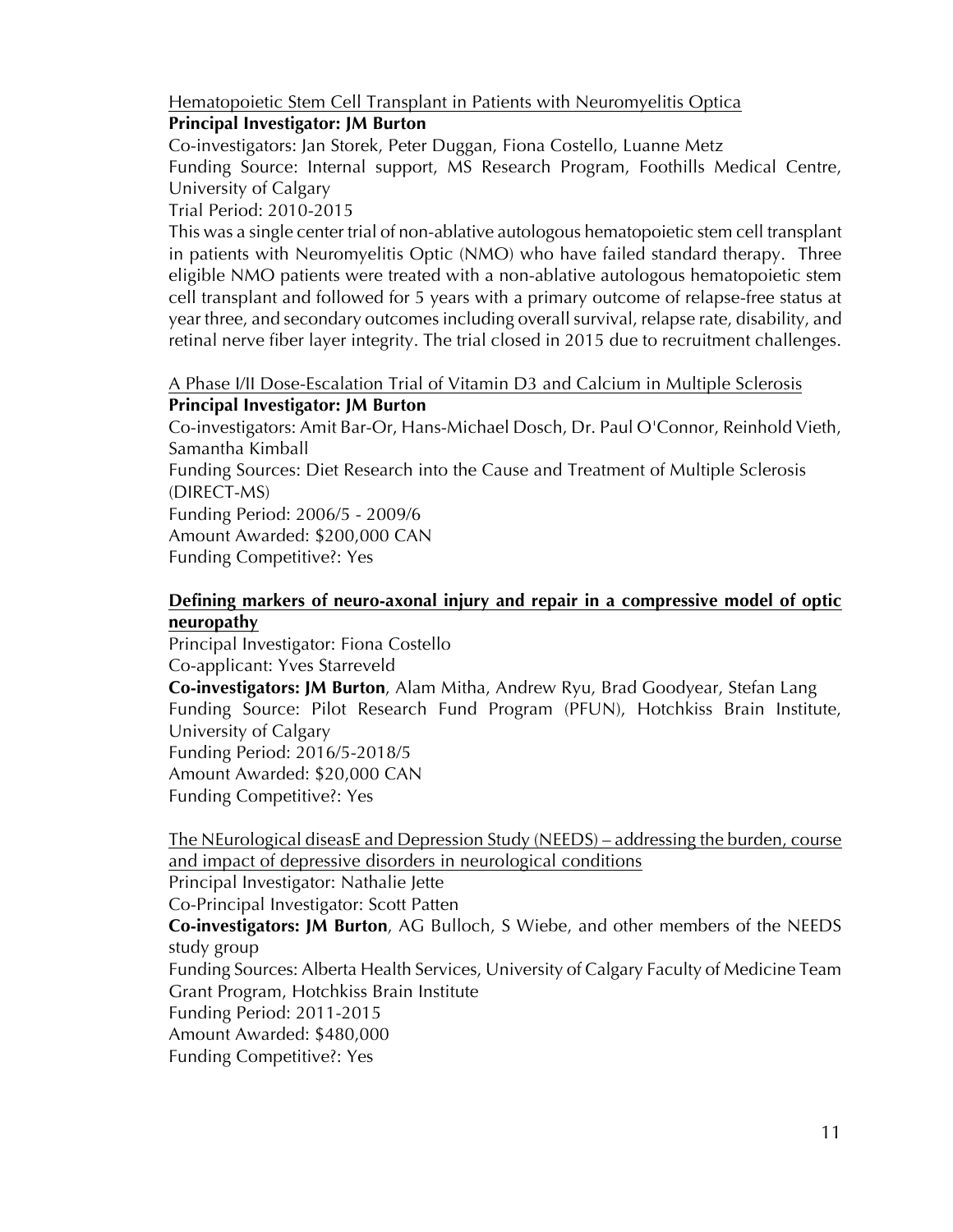Knowledge Synthesis Grant: Systematic reviews of the evidence that tests for chronic cerebrospinal venous insufficiency (CCSVI) are valid and reproducible, that CCSVI is associated with MS and of the benefits and harms of endovascular therapy for MS Principal Investigator: Andreas Laupacis **Co-investigators**: **JM Burton**, Andrew Dueck; Julian Spears; Kevin Thorpe; Laure Perrier, Richard Aviv, Sharon Straus, Thomas Feasby, Erin Lillie Funding Sources: Canadian Institutes of Health Research (CIHR) Knowledge Synthesis Grant: Evidence On Tap Funding Period: 2011/1-2012/3 Amount Awarded: \$99,000 CAN Funding Competitive?: Yes

#### **IX. INVITED ADDRESSES**

2016 Invited speaker, "Symptom Management in Multiple Sclerosis", Sam Darwish Memorial Lecture, Alberta Children's Hospital, University of Calgary, Calgary, AB

2016 Invited speaker, "Management of Aggressive CNS Demyelinating Disease", Grand Rounds, Critical Care Medicine, University of Calgary, Calgary, AB

2016 Invited speaker, "Treatment Strategies in Neuromyelitis Optica Spectrum Disorder (NMOSD) – A Canadian Perspective). Canadian Neurological Sciences Federation Annual Meeting, 2016, Quebec City, QC

2014 Invited speaker, Whitaker Research Track (Platform**)** Competition, "The Role of Vitamin D and Gender in Optic Neuritis". ACTRIMS/CMSC meeting, Dallas, TX.

2014, Invited speaker, "Practical Issues in Switching and Escalating MS Therapeutics", Canadian Neurological Sciences Federation Annual Meeting, 2014, Banff, AB

2014, Invited speaker, "What's New and Old in MS Therapeutic", Internal Medicine Grand Rounds, University of Calgary, Calgary, AB

2013 Platform presentation of "The Role of Vitamin D in Optic Neuritis Update - Platform Presentation and Highlights Section" Presented at 65th Ann. American Academy of Neurology meeting, San Diego, CA

2012 Invited speaker, "The Role of Vitamin D in Demyelinating Disease", Grand Rounds, Division of Neurology, General Hospital, Ottawa, ON

2010 Telus World of Science (Calgary) Body Worlds and the Brain, "Multiple Sclerosis in Alberta"

2010 Critical Appraisal of Literature in Multiple Sclerosis, Western MS Nurses Review Program Presentation, Calgary, AB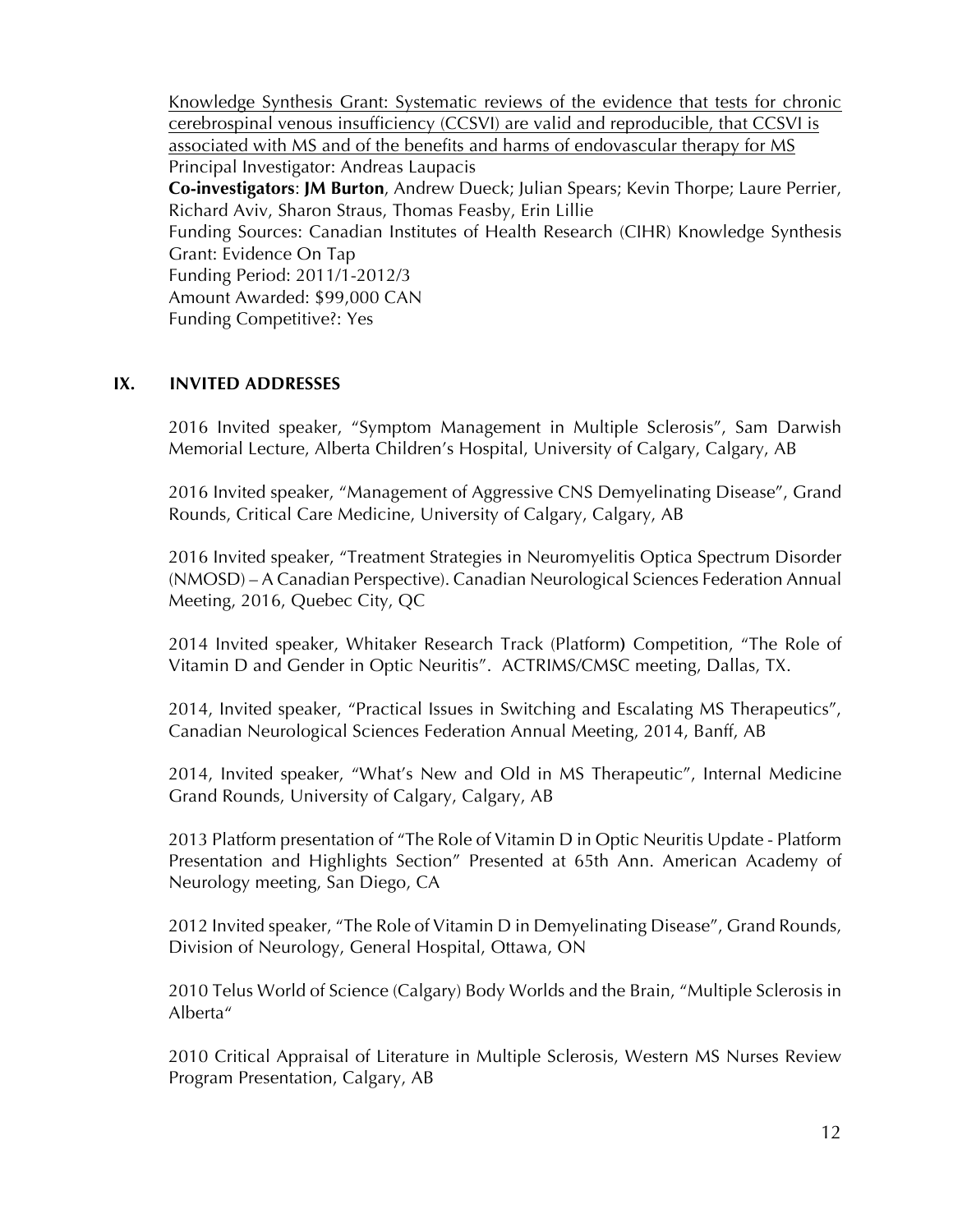2009 Platform presentation of "Vitamin D3 in Multiple Sclerosis", Ann. Meeting of Consortium of MS Clinics, Atlanta, GA

2008 Invited speaker, "Role of Vitamin D in Multiple Sclerosis, Division of Neurology, University of Calgary

2008 Invited speaker, Vitamin D and Multiple Sclerosis", Division of Neurology, Queen's University, Kingston, Ontario

2008 Platform presentation of "A Phase I/II Dose Escalation Trial of Oral Vitamin D3 with Calcium Supplementation in Patients with Multiple Sclerosis". Presented at 60th Ann. American Academy of Neurology meeting, Chicago, IL

2004 Platform presentation of "Neurological Manifestations of West Nile Virus Infection". Presented at the 56th Ann. American Academy of Neurology meeting, San Francisco, CA

# **X. PUBLICATIONS/PRESENTATIONS (trainees underlined)**

- i. Peer Reviewed Manuscripts (published)
- 1. PhamT, Jetté N, Bulloch AGM, **Burton JM**, Wiebe S, PattenSB. The prevalence of anxiety and associated Factors in persons with multiple sclerosis. *Mult Scler Relat Disord* 2017;19: 35-39.
- 2. Berzins SA, Bulloch AG, **Burton JM**, Dobson KS,Fick, GH, Patten SB**.**  Determinants and incidence of depression in multiple sclerosis: A prospective cohort study. *J Psychosom Res* 2017;99: 169-176.
- 3. **Burton JM**. Oral rather than intravenous corticosteroids should be used to treat MS relapses – Commentary. *Mult Scler* 2017;23(8): 1060-1062. doi: 10.1177/1352458517697831. Epub 2017 Feb 1.
- 4. Baxter LJ, Chen S, Couillard P, Scott JN, Doig CJ, Costello F, Girard LP, Klassen J, **Burton JM.** Refractory longitudinally extensive transverse myelitis responsive to cyclophosphamide. *Can J Neuol Sci* 2017;Jul 20:1-4. doi: 10.1017/cjn.2017.201
- 5. Ryu A, Costello F, **Burton JM**, Starrveld Y. The utility of MRI in assessing patients with pituitary macroadenomas with compression of the afferent visual pathway*. J Neuroophthalmol* 2016 Jul 7. [Epub ahead of print]
- 6. **Burton JM**, Eliasziw M, Trufyn J, Tung C, Carter G, Costello F. A prospective Cohort study of vitamin D in optic neuritis recovery. *Mult Scler* 2016;23(1): 82-93.
- 7. **Burton JM,** Costello F. Vitamin D in multiple sclerosis and CNS demyelinating disease – a review. *J Neuroopthalmol* 2015;35(2): 194-200.
- 8. Zhornitsky S, Greenfield J, Koch M, Patten SB, Harris C, Wall W, Alikhani K, **Burton J**, et al. Long-Term persistence with injectable therapy in relapsingremitting multiple sclerosis: An 18-year observational cohort study. *PLOS One* 2015;10(4): e0123824.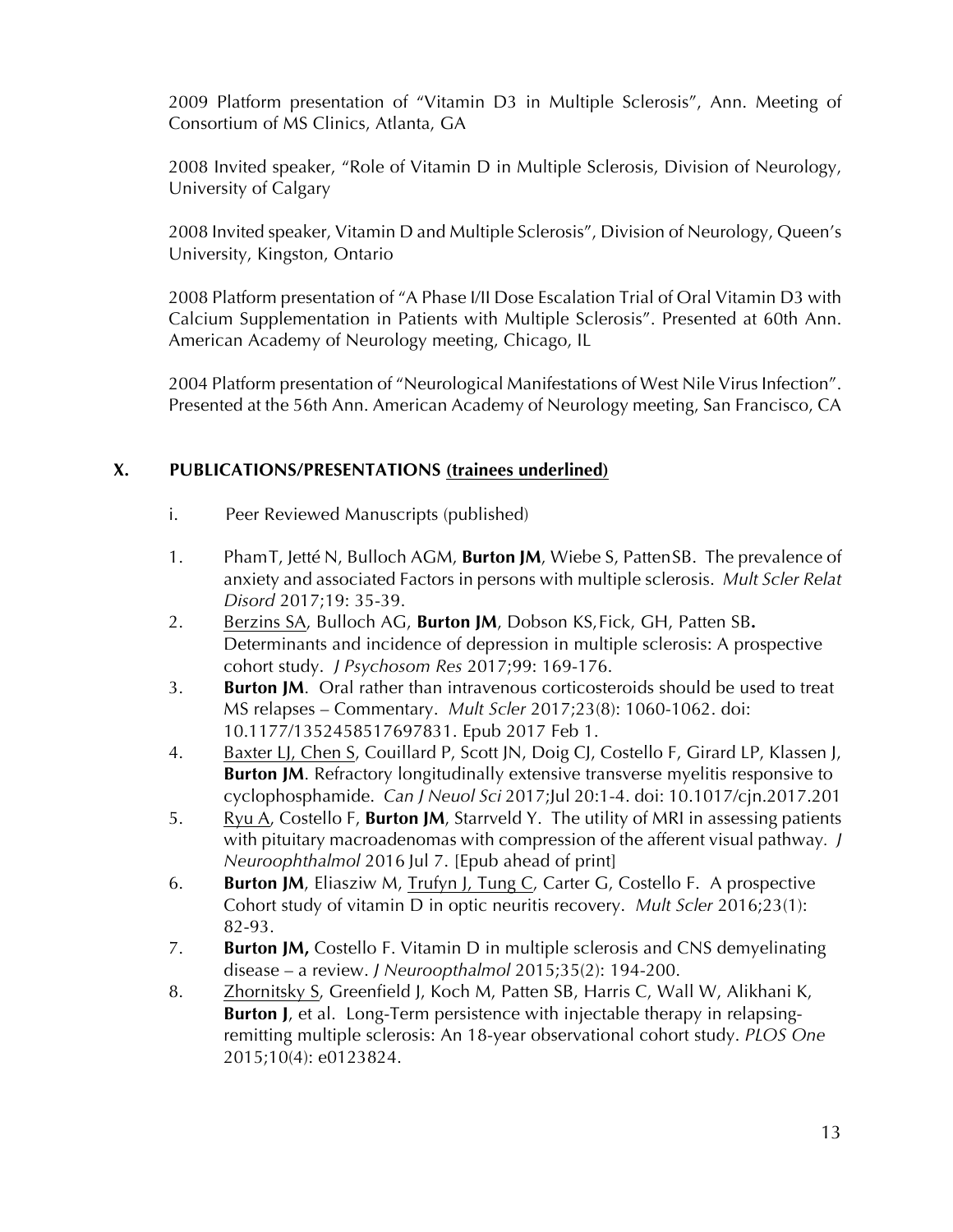- 9. Costello F, Yeh A, **Burton JM**, Hodge W, Pan I, Kardon R. The temporal evolution of structural and functional measures after acute optic neuritis. *J Neurol Neurosurg Psychiatry* 2015;86(12): 1369-73.
- 10. Patten SB, **Burton JM**, Fiest KM, Wiebe S, Bulloch AGM, Koch M, et al. The validity of four screening scales for major depression in MS. *Mult Scler* 21(8): 1064-1071.
- 11. Costello F, **Burton JM**, AG Lee. Neuro-Ophthalmologic manifestations of multiple sclerosis. 2015 Medscape. https://emedicine.medscape.com/article/1214270
- 12. Kimball S, Hanwell HE, **Burton JM**, Heaney RP, et al. Vitamin D supplementation in multiple sclerosis: Making a case for clarity. *J Neurol Sci* 2014;347.
- 13. **Burton JM**, Costello F. Does this optic neuritis patient have neuromyelitis optica? An approach to optic neuritis in the context of neuromyelitis optica. *Expert Rev Ophthalmol* June 2014;9(3): 205-216 (doi: 10.1586/17469899.2014.922874).
- 14. **Burton JM**, Costello F. A review of the anterior visual pathway model and the study of vitamin D in demyelinating disease. *Mult Scler Relat Disord* 2014;3(1): 22-27.
- 15. Trufyn J, Hill MD, Scott JN, Modi J, Ciura V, Frayne R, Goyal M, Lautner D, Bhayana D, Davenport WJ, Mah JK, **Burton JM**, Costello F. The prevalence of incidental findings in multiple sclerosis patients. *Can J Neurol Sci* 2014;41(1): 49-52.
- 16. Costello F, **Burton JM.** An approach to optic neuritis: The initial presentation. *Expert Rev Ophthalmol* 2013;6(8): 539-551.
- 17. Costello F, Hodge W, Pan YI, **Burton JM**, Freedman MS, Stys P, et al. Sex-specific differences in retinal nerve fiber layer tinning after acute optic neuritis. *Neurology* 2012;79(18):1866-1872.
- 18. **Burton JM**, O'Connor PW, Hohol M, Beyene J. Oral versus intravenous steroids for treatment of relapses in multiple sclerosis. *Cochrane Database Syst Rev* 2012 Dec 12;12:CD006921.
- 19. **Burton JM**, Alikhani K, Goyal M, Costello F, White C, Patry D, Bell R, Hill MD. Complications in MS patients after CCSVI procedures abroad (Calgary, AB). *Can J Neurol Sci* 2011;38(5):741-746.
- 20. Kimball S, Vieth R, Dosch HM, Bar-Or A, Cheung R, Gagne D, O'Connor P, D'Souza C, Ursell M, **Burton JM**. Cholecalciferol plus calcium suppresses abnormal PBMC reactivity in patients with multiple sclerosis*. J Clin Endocrinol Metab* 2011;96(9):2826-2834.
- 21. Laupacis A, Lillie E, Dueck A, Straus S, Perrier L, **Burton JM**, et al. Association between chronic cerebrospinal venous insufficiency and multiple sclerosis: a meta-analysis*. CMAJ* 2011;183(16):E1203-1212.
- 22. Kimball SM, **Burton JM**, O'Connor PG, Vieth R. Urinary calcium response to high dose vitamin D3 with calcium supplementation in patients with multiple sclerosis. *Clin Biochem.* 2011;44(10-11): 930-932.
- 23. **Burton JM**, Costello F. Novel agents and emerging treatment strategies in multiple sclerosis. *Clin Med Rev in Therapeutics* 2011; 3: 235-257.
- 24. **Burton JM**, Kimball S, Vieth R, Bar-Or A, Dosch HM, Cheung R, et al. A phase I/II dose-escalation trial of vitamin D3 and calcium in multiple sclerosis. *Neurology* 2010; 74(23):1852-1859.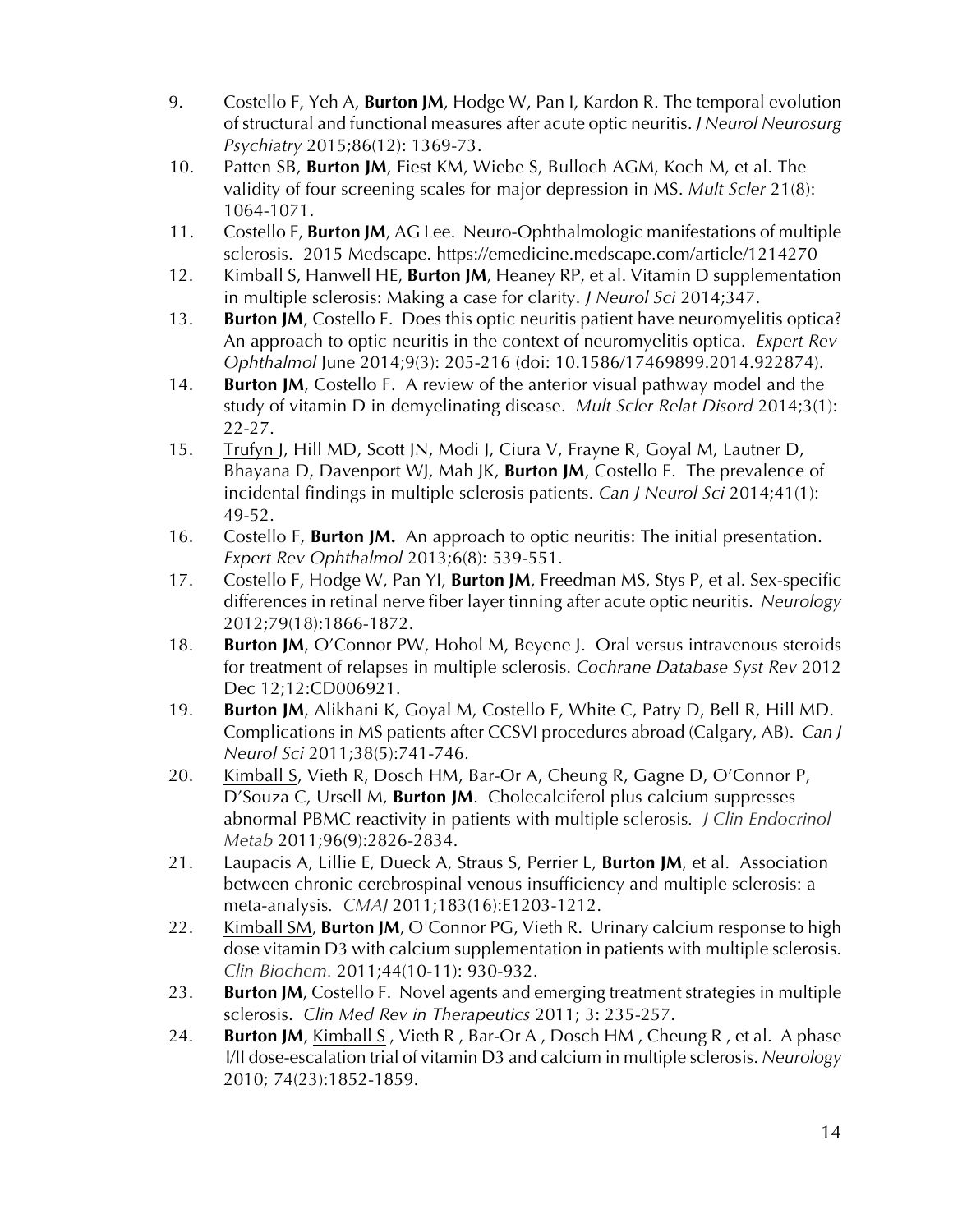- 25. **Burton JM**, Bell CM, Walker SE, O'Connor P. A case series of 4-aminopyridine toxicity with unintentional overdose in patients with multiple sclerosis). *Neurology* 2008; 71(22): 1833-1834.
- 26. **Burton JM**, O'Connor PW, Hohol M, Beyene J. Oral versus intravenous steroids for treatment of relapses in multiple sclerosis. *Cochrane Database of Systematic Reviews* 2009, Issue 3. Art. No.: CD006921. DOI: 10.1002/14651858. CD006921.pub2.
- 27. **Burton JM**, Kern RZ, Halliday W, Mikulis D, Brunton J, Pepperell C, Jaigobin C. Neurological manifestations of West Nile Virus infection. *Can J Neuol Sci* 2004;31:185-193.
- 28. Pepperell, C, Rau N, Krajden S, Kern R, Humar A, Mederski B, Simor A, Low DE, McGeer A, Mazzuli T, **Burton J**, Jaigobin C, Fearon M, Artsob H, Drebot MA, Halliday W, Brunton J. West Nile virus infection in 2002: Morbidity and mortality among patients admitted to hospital in south-central Ontario. *CMAJ* 2003;168: 1399-1414.
- ii. Peer Reviewed Manuscripts (submitted)
- 1. Burton JM, Traboulsee T. Nothing Ventured, Nothing Gained? Navigating the Evolving Disease Modifying Treatment Landscape in Multiple Sclerosis (Editorial). *Can J Neurol Sci*, 2018, submitted for publication
- 2. Costello F, **Burton JM**. Retinal imaging with optical coherence tomography: A biomarker in multiple sclerosis? *J Neuroophthalmol* 2018, invited review submitted for publication
- 3. Chung H, Burton JM, Costello F. Transient vision loss. *Expert Rev Ophthalmol,* 2018, invited review submitted for publication
- 4. Costello F, **Burton JM**. The 2018 Journal of Neuro-Ophthalmology Disease of the Year: Multiple Sclerosis: Eyes on the Future (Editorial). *J Neuroophthalmol* 2018, in press.
- iii. Non-peer Reviewed Manuscripts
- 1. **Burton JM**. The Role of Vitamin D in Multiple Sclerosis. MS in Focus, Multiple Sclerosis International Foundation (Issue 15, January 2010).
- 2. Gladstone DJ, Zinman L, **Burton J**, Casaubon L, Chan D, Cashman N, Black SE, Freedman M. Recognition of the non-Alzheimer's Dementias: Highlights from the University of Toronto Behavioural Neurology Clinic Day. *Geriatrics and Aging* 2004;7: 53-59.
- iv. Books, Chapter
- 1. Fiona Costello, **Jodie M. Burton**. Chapter 3 When Should You Consider the Diagnosis of Neuromyelitis Optica? Curbside Consultation in Neuroophthalmology, 2nd edition. Published, Slack Inc.
- 2. **Burton, Jodie M**, O'Connor, Paul. Multiple sclerosis clinical trial design and analysis. CONTINUUM: Lifelong Learning in Neurology December 2004;Volume 10(6): 73-196.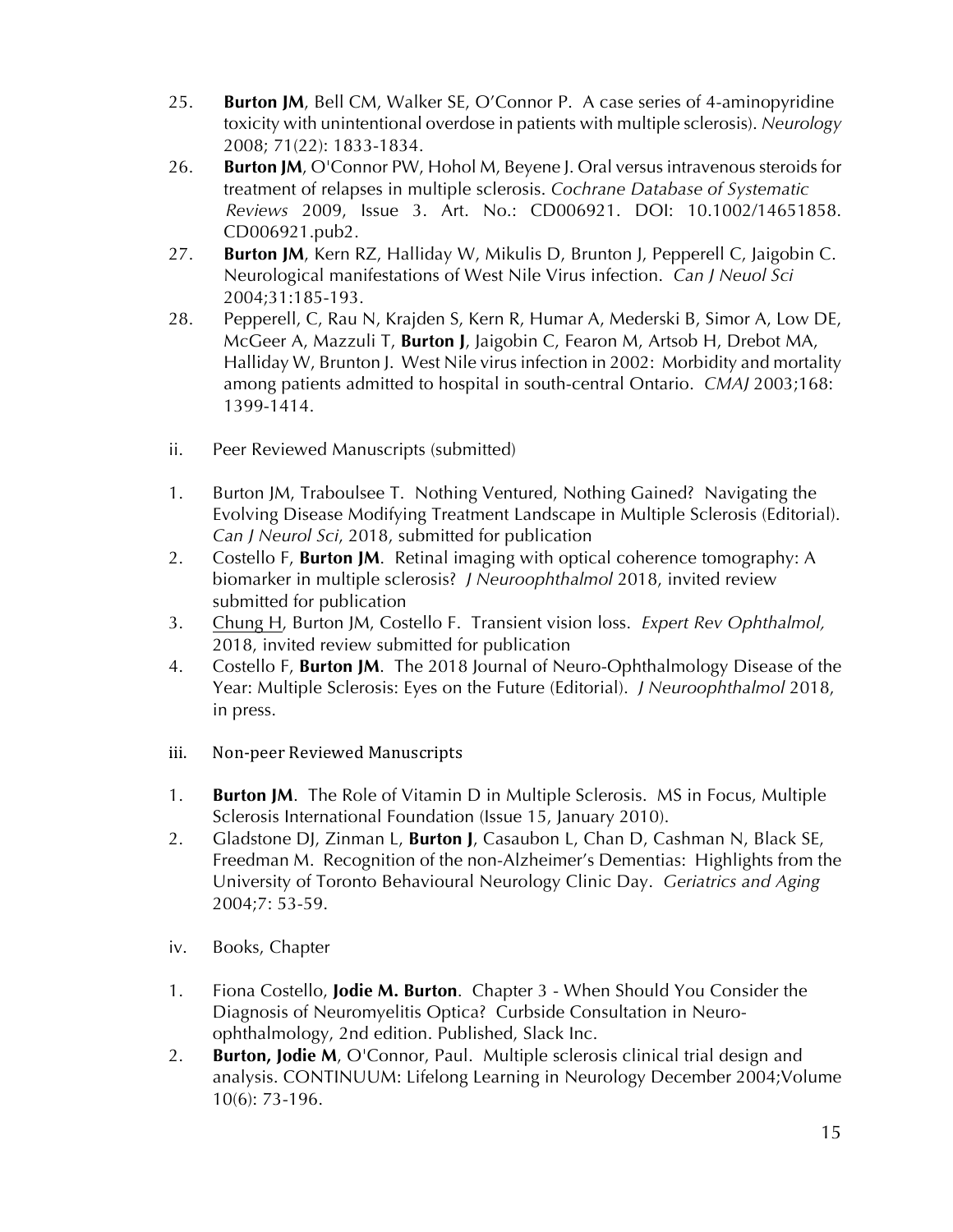- 3. Silver R, **Burton JM**, Parikh A. (Eds). Endocrinology. MCCQE 2000 Review Notes and Lecture Series, 16th ed. Law M and Rotenberg BW, Editors-in-chief. Toronto: MCCQE 2000.
- v. Abstracts published
- 1. Bhan V, Lapierre Y, Devonshire V, Emond F, Morrow SA, **Burton JM**, et al. Fingolimod in routine clinical practice: Canadian experience. *Mult Scler* 2016; P640.
- 2. Baxter L, Chen S, **Burton J**. P.049 Medically refractory longitudinally extensive transverse myelitis successfully treated with cyclophosphamide induction. *Can J Neurol Sci* 2016;43(S2): S32-S33.
- 3. Ryu WHA, Chan W, **Burton JM**, et al. Structural analyses of the anterior visual pathway in compressive neuropathy". North American Neuro-Ophthalmology Society (NANOS), 41st Annual Meeting. *J Neuroophthalmol* 2015;35(2): e28
- 4. **Burton JM**, Storek P, Duggan P, et al. Autologous Hematopoietic Stem Cell Transplantation in Neuromyelitis Optica – Four Year Update. Annual Meeting of the European Committee for Treatment and Research in Multiple Sclerosis. *Mult Scler* 2015;21(S11): P245.
- 5. **Burton JM**, Storek P, Duggan P, et al. Autologous Hematopoietic Stem Cell Transplantation in Neuromyelitis Optica – An Update. Annual Meeting of the American Academy of Neurology. *Neurology* 2015;84 (Meeting Abstracts): P5.259.
- 6. **Burton JM**, Storek P, Duggan P, et al. Autologous Hematopoietic Stem Cell Transplantation in Neuromyelitis Optica – An Update. Annual Meeting of the American Academy of Neurology. *Neurology* 2014;82 (Meeting Abstracts): P4.001.
- 7. Klein R, **Burton JM**. The Gender Divide in Multiple Sclerosis: A Review of the Environmental Factors Influencing the Increasing Prevalence of Multiple Sclerosis in Women. Annual Meeting of the American Academy of Neurology. *Neurology* 2014;82 (Meeting Abstracts): P4.024.
- 8. **Burton JM**, Trufyn J, Tung C, et al. The Role of Vitamin D in Optic Neuritis—an Update. Annual Meeting of the American Academy of Neurology. *Neurology*  2014;82 (Meeting Abstracts): P6.147
- 9. **Burton JM**, Storek P, Duggan P, et al. Autologous Hematopoietic Stem Cell Transplantation in Neuromyelitis Optica. Annual Meeting of the European Committee for Treatment and Research in Multiple Sclerosis. *Mult Scler* 2014;20 (Issue 1, Supp): P898.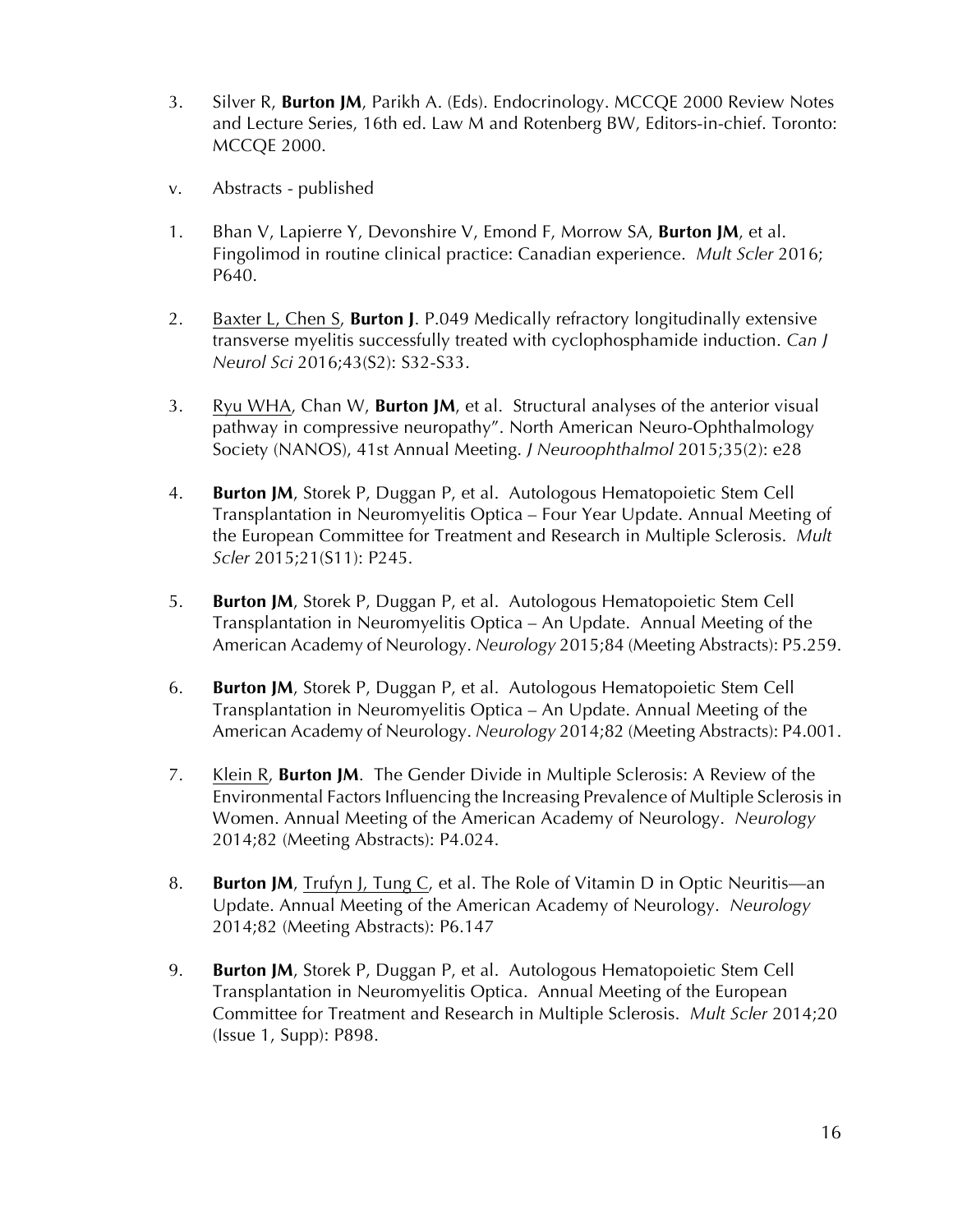- 10. **Burton JM**, Trufyn J, Tung C, et al. The Role of Vitamin D and Gender in Optic Neuritis Recovery. Annual Meeting of the European Committee for Treatment and Research in Multiple Sclerosis. *Mult Scler* 2014; 20 (Issue 1, Supp): P716.
- 11. **Burton JM**, Storek P, Duggan P, et al. An Update on Autologous hematopoietic stem cell transplant in patients with neuromyelitis optica. Annual Meeting of the American Academy of Neurology. *Neurology* 2013;80: 7 Supplement P02:151
- 12. Costello F, **Burton JM**, Trufyn J, et al. Exploring The Evolution Of Structural and Functional Changes After Optic Neuritis. Fifth Cooperative Meeting of CMSC and ACTRIMS. *International Journal of MS Care* 2013, Vol. 15, No 5.2.
- 13. **Burton JM**, Trufyn J, Tung C, et al. The Role of Vitamin D and Gender in Optic Neuritis Recovery. Fifth Cooperative Meeting of CMSC and ACTRIMS*. International Journal of MS Care* 2013, Vol. 15, No P.2.
- 14. **Burton JM**, Storek P, Duggan P, et al. An Update on Autologous hematopoietic stem cell transplant in patients with neuromyelitis optica. Fifth Cooperative Meeting of CMSC and ACTRIMS. *International Journal of MS Care* 2013, Vol. 15, No P.3.
- 15. **Burton JM**, Storek P, Duggan P, et al. An Update on Autologous hematopoietic stem cell transplant in patients with neuromyelitis optica. Annual Meeting of the European Committee for Treatment and Research in Multiple Sclerosis. *Mult Scler* 2013;19 (Issue 11, Supp): P270.
- 16. **Burton JM**, Eliasziw M, Trufyn J, et al. An Update on the Role of Vitamin D in Optic Neuritis – An Update. Annual Meeting of the American Academy of Neurology. *Neurology* 2013;80(7): S10.004.
- 17. **Burton JM,** Eliasziw M, Trufyn J, et al. An Update on the Role of Vitamin D in Optic Neuritis – An Update. Annual Meeting of the European Committee for Treatment and Research in Multiple Sclerosis. *Mult Scler* 2013;19 (Issue 11 Supp): P1143
- 18. Costello F, **Burton J**, Trufyn J, et al. Exploring the Temporal Evolution of Structural and Functional Changes after Acute Optic Neuritis. Annual Meeting of the American Academy of Neurology. *Neurology* 2013; 80(7): S47.003
- 19. Trufyn J, Costello F, Hill M, **Burton J**, et al. The Prevalence of Incidental Findings on Magnetic Resonance Imaging Studies in Multiple Sclerosis Patients. Annual Meeting of the American Academy of Neurology. *Neurology* 2013;80(7): P03.210.
- 20. Cotsello F, Pan I, **Burton J**, et al. Capturing axonal and neuronal damage in the anterior visual pathway after optic neuritis. Annual Meeting of the European Committee for Treatment and Research in Multiple Sclerosis. *Mult Scler* 2013;19 (Issue 11 Supp): P950.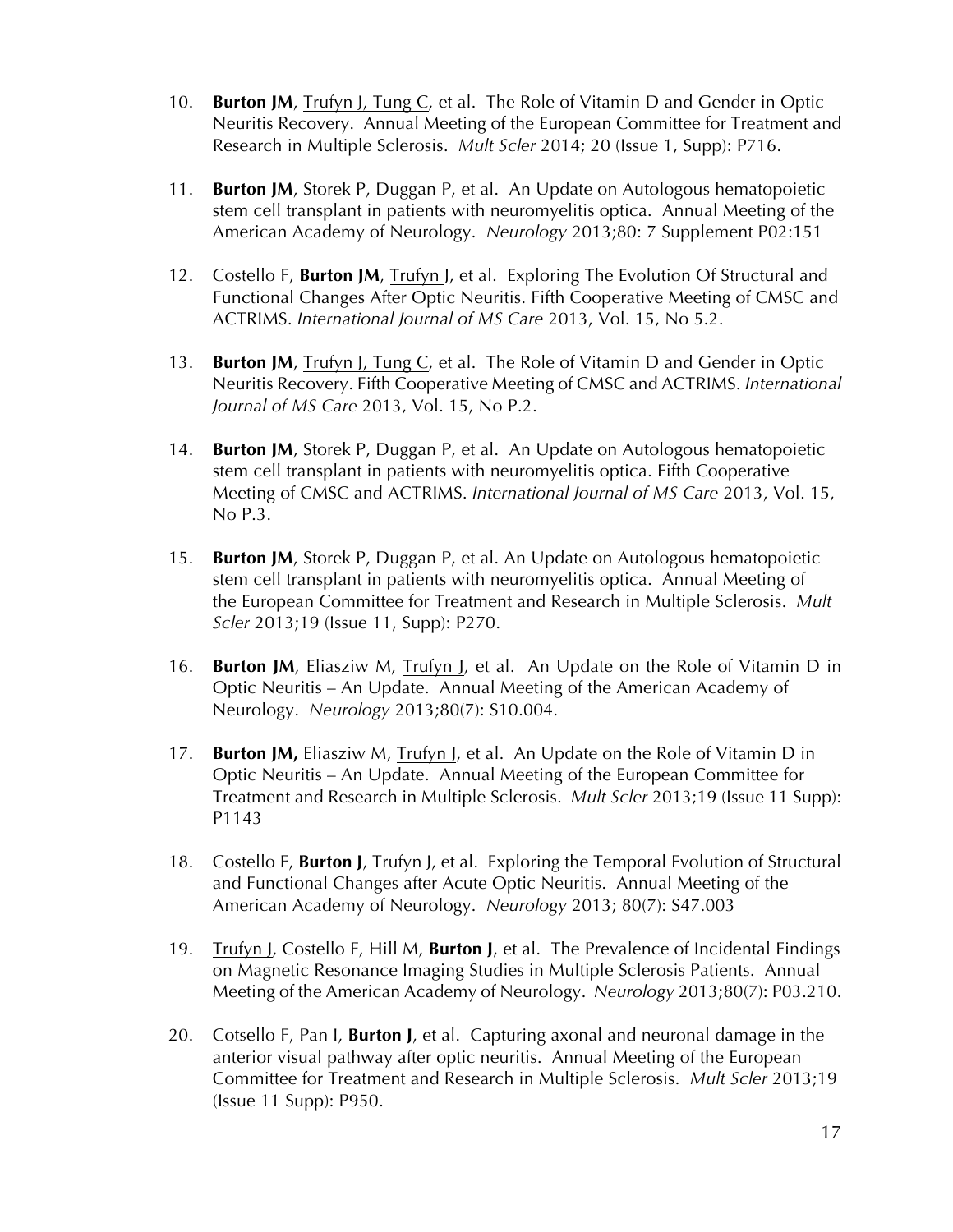- 21. Costello F, Hodge W, Pan YI, **Burton J**, et al. Exploring the Temporal Evolution of Structural and Functional Changes After Acute Optic Neuritis". American Academy of Ophthalmology, New Orleans. 2013
- 22. Trufyn J, Costello D, **Burton J**. Gender and Retinal Nerve Fiber Layer Values in MS Patients. Annual Meeting of the American Academy of Neurology. *Neurology* 2012;78:1 Supplement P01.160.
- 23. **Burton JM**, Storek P, Duggan P, et al. Autologous hematopoietic stem cell transplant in patients with neuromyelitis optica. Annual Meeting of the European Committee for Treatment and Research in Multiple Sclerosis. *Mult Scler* 2012;18(S4): P199.
- 24. Costello F, Hodge W, Pan I, **Burton J**, et al. The Impact of Gender on Recovery from Acute Optic Neuritis: Does Sex Matter? Annual Meeting of the American Academy of Neurology. *Neurology* 2012;78: 1 Supplement: P01.137.
- 25. **JM Burton** on behalf of the Canadian CCSVI Systematic Review Group (Laupacis A, Lillie E, Dueck A, Strauss S, Perrier L, Burton JM, Aviv R, Thorpe K, Feasby T, Spears J). Systematic Review of the Association between Chronic Cerebral Spinal Venous Insufficiency (CCSVI) and Multiple Sclerosis. Annual Meeting of the American Academy of Neurology. *Neurology* 2012;78: 1 Supplement P05.126.
- 26. **JM Burton** on behalf of the Canadian CCSVI Systematic Review Group (Laupacis A, Lillie E, Dueck A, Strauss S, Perrier L, Burton JM, Aviv R, Thorpe K, Feasby T, Spears J). Systematic Review of the Association between Chronic Cerebral Spinal Venous Insufficiency (CCSVI) and Multiple Sclerosis. Annual Meeting of the European Committee for Treatment and Research in Multiple Sclerosis. *Mult Scler* 2012;18(S4).
- 27. Costello F, Pan YI, **Burton J**, et al. Exploring the temporal evolution of structural and functional changes after acute optic neuritis: a prospective study with spectraldomain optical coherence tomography. Annual Meeting of the European Committee for Treatment and Research in Multiple Sclerosis. *Mult Scler* 2012;18(S4).
- 28. **Burton JM**, Tung C, Trufyn J, et al. The Impact of Gender on Recovery from Acute Optic Neuritis. Annual Meeting of the American Academy of Neurology. *Neurology* 2012;78: 1 Supplement: P05.102
- 29. **Burton JM**, Tung C, Trufyn J, et al. The Role of Vitamin D in Optic Neuritis. Annual Meeting of the European Committee for Treatment and Research in Multiple Sclerosis. *Mult Scler* 2012;18(S4).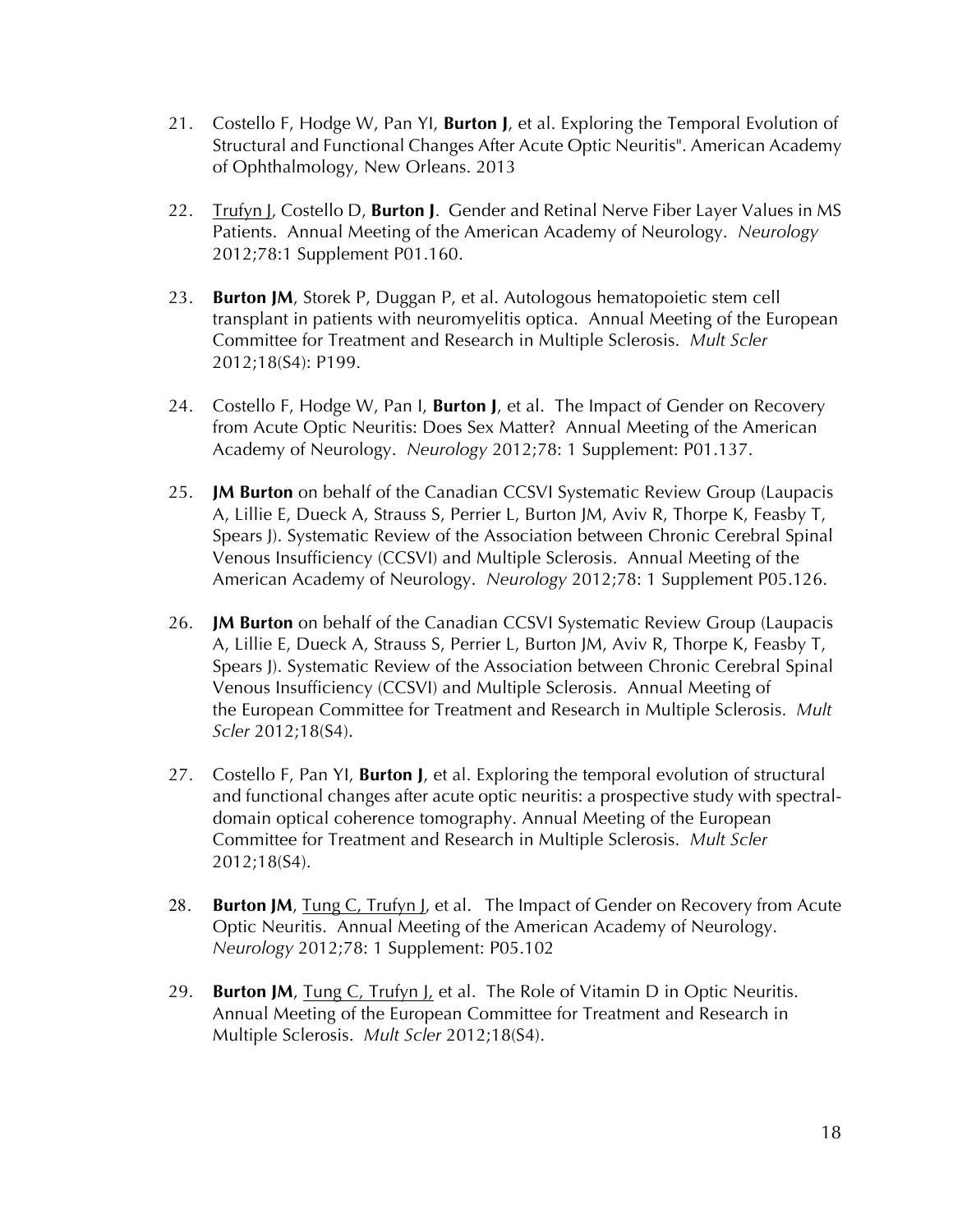- 30. Trufyn J, **Burton J**, Costello F. Gender and Retinal Nerve Fiber Layer Values in MS Patients". North American Neuro-Ophthalmology Society NANOS), 38th Annual Meeting. *J Neuroophthalmol* 2012;32(2): 194.
- 31. **Burton JM**, Tung C, Trufyn J, Eliasziw M, Costello F on behalf of the Calgary Optic Neuritis Research Group). Evaluating the Impact of Vitamin D Status on Optic Neuritis Characteristics and Recovery. Annual Meeting of the European Committee for Treatment and Research in Multiple Sclerosis. *Mult Scler* 2011;17 (Issue 10, Supp).
- 32. **JM Burton** on behalf of the Canadian CCSVI Systematic Review Group (Laupacis A, Lillie E, Dueck A, Strauss S, Perrier L, Burton JM, Aviv R, Thorpe K, Feasby T, Spears J). A Systematic Review of the Association between Chronic Cerebral Spinal Venous Insufficiency (CCSVI) and Multiple Sclerosis. Annual Meeting of the European Committee for Treatment and Research in Multiple Sclerosis. *Mult Scler* 2011;17 (Issue 10, Supp).
- 33. Trufyn J, **Burton JM**, Eliasziw M, Jorge S, Metz L, Costello F. Sex and sex hormones in optic nerve integrity. Annual Meeting of the European Committee for Treatment and Research in Multiple Sclerosis. *Mult Scler* 2011;17 (Issue 10, Supp).
- 34. Costello F, Hodge W, Pan I, **Burton JM**, Freedman MS, Stys P et al. The impact of gender on retinal nerve fiber layer integrity after acute optic neuritis. Annual Meeting of the European Committee for Treatment and Research in Multiple Sclerosis. *Mult Scler* 2011;17 (Issue 10 Supp).
- 35. **Burton JM**, Kimball S, Vieth R, Bar-OR A, Dosch HM, Cheung R, Gagne D, Ursell M, D'Souza C, O'Connor P, "A Phase I/II Dose Escalation Trial of Oral Vitamin D3 with Calcium Supplementation in Patients with Multiple Sclerosis". Presented at the 2010 European Charcot Foundation Symposium, Fiuggi, Italy. *J Neurol Sci* 2011;311(1-2): 1-106.
- 36. **Burton JM**, Duggan P, Storek J, Bell B, Costello F, Yeung M, Eliasziw M, et al. Autologous hematopoietic stem cell transplant in patients with neuromyelitis optica. Annual Meeting of the European Committee for Treatment and Research in Multiple Sclerosis. *Mult Scler* 2010; 16 (Supp): P456.
- 37. **Burton JM**. A Systematic Review of Factors Influencing Vitamin D Status Common to MS Patients. Abstract from the 62nd Annual Academy of Neurology meeting. Annual Meeting of the American Academy of Neurology. *Neurology* 2010;74 (Supp).
- 38. **Burton JM**, Kimball S, Vieth R, Bar-Or A, Dosch HM, Cheung R, Gagne D, Ursell M, D'Souza C, O'Connor P. Immunological Analysis of a Phase I/II Dose-Escalation Trial of Oral Vitamin D3 with Calcium Supplementation in Patients with Multiple Sclerosis. Annual Meeting of the American Academy of Neurology. *Neurology* 2009;72 (Supp).